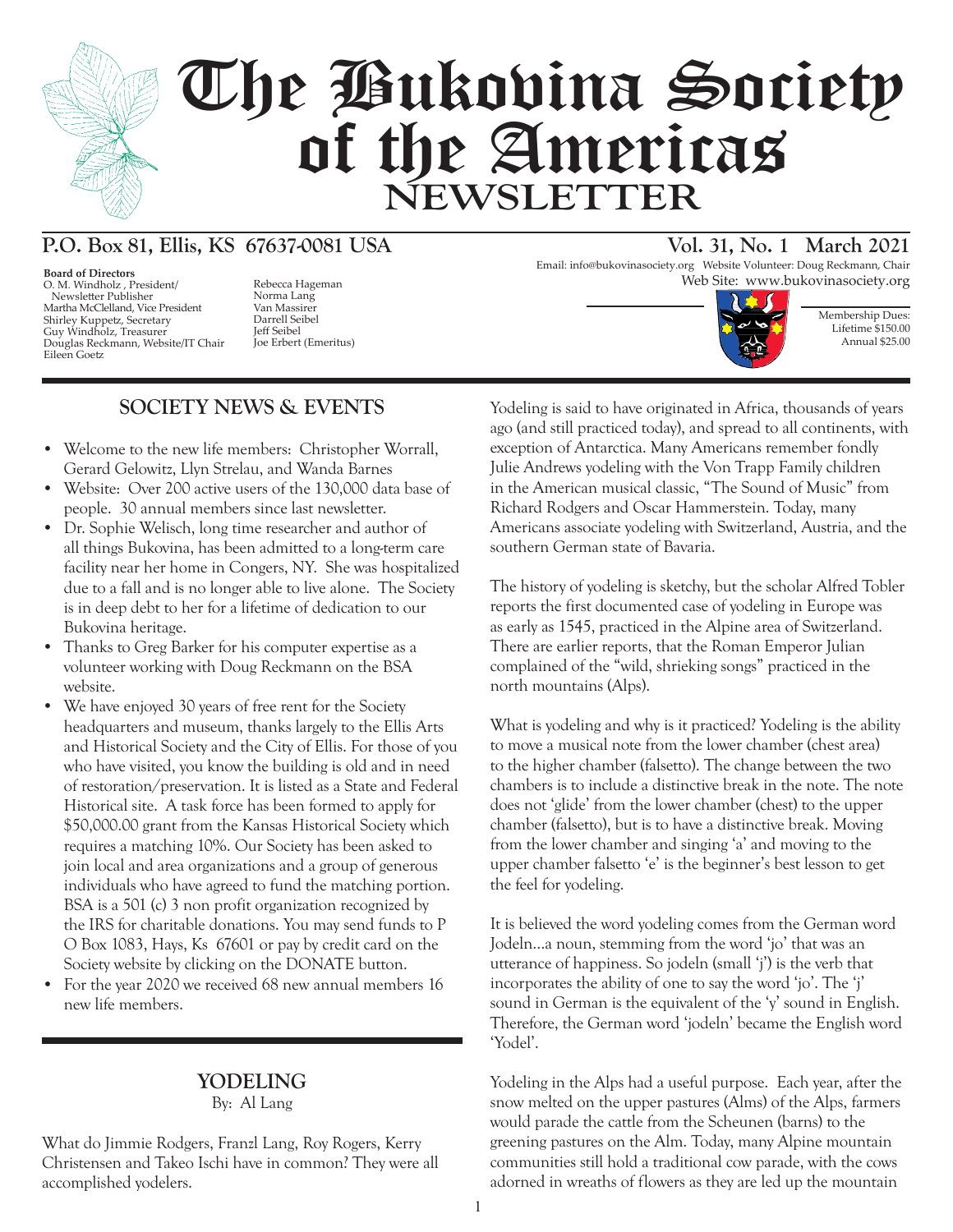to the summer pasture. The village celebrates the day with traditional garb of men in Lederhosen and women in Dirndls, listening to Alpine folk music, yodeling, dancing, and enjoying traditional Wurst (sausage) and Bier. The cows graze all summer on the Alm pastures, wearing bells to help identify where they are on nebelig (foggy) days.

In earlier times, a herdsman would remain with the cows on the Alm, milking them twice a day, and making cheese, to preserve the milk. It is said, depending on the pasture location, sometimes a pipe was used, to bring the milk from the pasture to a collection point below, and taken into the village for human consumption. The herdsman would develop a distinctive, musically, intoned yodel to call the cows in to be milked, as it seemed much more effective over an extended distance, than to shout at them in a regular voice. Additionally, being alone, with much free time on the mountain, yodeling helped the herdsman to feel unified (Einigkeit) with the natural surroundings.

For centuries, yodeling was relegated to only rural, mountainous areas. In the early 1800s, yodeling was introduced to the metropolitan areas, as entertainment in music halls and theaters. Through migration, this art transferred to the New World, both North and South America. In North America, yodeling became integrated within the country music genre… especially popular in the Appalachian Mountains and had a mini-boon from the late 1800's to the 1940's, when its popularity began to wane. Yodeling was even captured in Hollywood Films…especially with the film 'Tarzan'. The director wanted a distinctive Ape-man call, and Johnny Weissmuller (the original Tarzan) was able to offer a call based upon his ability to yodel. Weissmuller, born in Austria, later moved to Pennsylvania, was able to offer the now famous Tarzan call. Carol Burnett (actress and TV show comedienne) was often requested to replicate the Tarzan call on her famous TV show.

The American author, Mark Twain, was intrigued with the art of yodeling, when he made a tour through Switzerland. It is said, he was so enchanted, that he handed out tips to the yodelers, until the uniqueness wore off, and by the end of his tour, he handed out pay if the yodelers would STOP.

So how does yodeling tie into our ancestors, for those of us who trace our heritage back to the Bohemian Forest? The Bukovina villagers of Fürstenthal, Bori, and the German half of Buchenhain (Poiana-Micului) migrated from the Bohemian Forest area…an area of low mountains, forests, and isolation.

Stories told by the elders, indicated my great-grandmother, Franziska (Eigner) Lang, was well known for her ability to yodel. As related to me in person, people would often walk by the Lang house in Ellis, to have the opportunity to hear her yodel. It is only within the last few years, that I found out my grandfather, Ignatz Lang (son of Franziska and Ignaz Sr.) inherited the ability to also yodel. From relatives that remained in Europe, it is relayed that two sisters, Maria and Berta Reitmajer (cousins to my grandfather) were well known in the village of Poiana-Micului, for their ability to yodel and

harmonize. People would come out of their houses to hear the two sisters, as they walked by, with some suggesting they could yodel professionally. Those attending the 2018 Bukovina Society Meeting and social were witness to this author's humble attempt to carry on this valued tradition.

The next time you hear someone yodeling, enjoy and remember that it is also a part of our Bohemian/Bukovinian heritage.

#### **CHILDHOOD MEMORIES OF BUKOVINA** By: Carol Plach

Submitted by Kath Garofoli, who edited her father's memories in Newsletter issues of December 2019, March and June 2020, *Where to Mates*? To the end!

With so many children in our area being multilingual it seemed unique that over time many "combo" words were developed for our own use when we played together giving us extra freedom as our parents were not privy to our secret language. I was just in the right place to grow up in a multilingual society being born in Cernauti (Czernowitz) in 1927, just 7 years after Austria had to cede this province to Rumania. Having a Polish mother meant this language was number one for our family, and Ukrainian followed closely as it was the only language our adored housemaids spoke. Our Ukrainian male farmhand Nestor, who was also in charge of our horse and sulky, had full lodgings with us and ate with us at the table on most nights, only spoke Ukrainian. That is how we learnt to speak Ukrainian, although our parents both spoke Ukrainian well too. Nestor always had great stories to tell and we loved him for never dobbing us in to our parents and in turn we reciprocated. Sometimes when we were late for school (starting at 8 a.m.) he would give us a quick horse-driven "droska" trip. Often, we ran late on purpose, knowing he was always on the ready. Our parents spoke together in German when they didn't want us to understand and we were careful not to let on how much we had picked up over the years.

Our immediate neighbours and their only son (one year younger than me) and further down the road one boy 2 years older than me (my brother's age) only spoke Ukrainian. There was also a boy from our neighbourhood with a detective Rumanian father and a German mother fluent in both those languages and finally, a Polish boy whose father had a furniture factory next to our long border. Every now again we also mixed with a Rumanian Major's son who only spoke Rumanian. We mostly played at his magnificent house a few doors along from our home as his parents were not keen to let him roam the streets. We also picked up a lot of Jewish expressions from the local shopkeepers and the Jewish neighbours of my grandfather's estate in the city. It was only in the high-school, with a good proportion of Jewish boys, that we increased more fluency in their language too.

Our afternoon meetings with neighbourhood friends were consistent and didn't need any planning, except reserving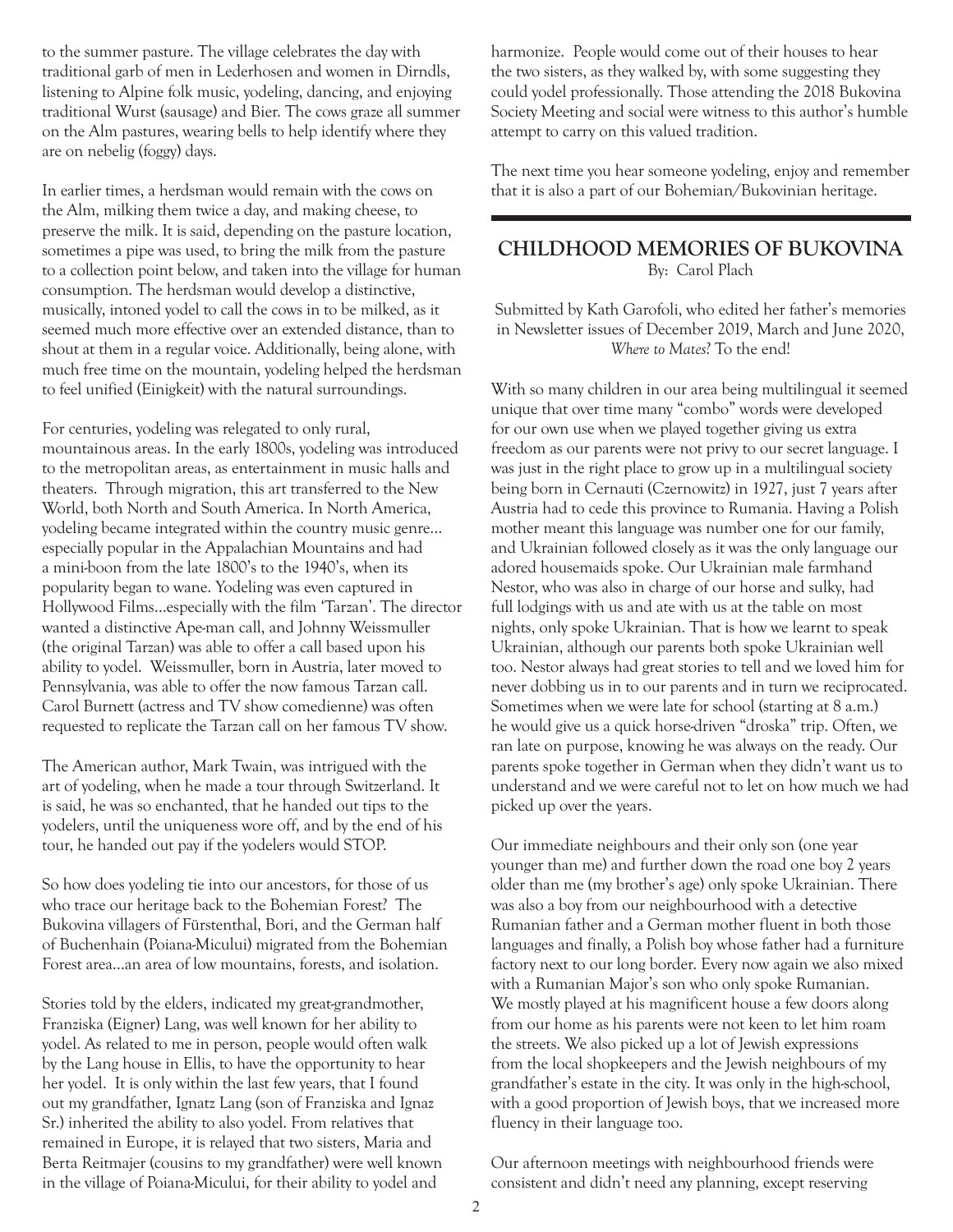enough time for home work. You went onto our chestnut tree lined street and whoever you met first, started talking in any one of the four languages. Soccer was the favourite game with the words pertaining to it well known and used. My 2 years older brother was involved and appreciated in most events and I felt very protected under his 'umbrella'. Across the road from our house was an army supply base enclosed by a high brick fence. Between the gutter and the fence, was a row of mature chestnut trees with the branches touching. To climb those trees, cut in our initials and shake the chestnuts off was for we children an unending pleasure. There were bird's nests, butterflies, caterpillars and beetles to discover. In the spring the multitude of the chestnut tree flowers gave us a chance to study bees at a close and sometimes painful range.

There were a number of army barracks around our area, so we had a chance to witness the drill of the recruits and get to know it well. The majority of the recruits called up for the compulsory two-year military service came from the lower strata of the population. The more well-to-do could buy their way out or become officers. Peasants who never went to school or those who as yet had not mastered the Rumanian language bore the brunt of army life. The drill sergeants had their fun. For those recruits who did not know their left from right, they would call out during the march, 'hay, straw, hay, straw" according to the strapped bundles of hay and straw on the recruits' respective legs.

Brass bands of the various regiments in our area had the effect on us of the pied piper. Children followed them most eagerly. Such eagerness, however, had one day rather sobering consequences for me when as a 3- or 4-year-old I followed such a band ad infinitum, only to discover that my brother and other children from our street had dispersed long ago and I was lost. Many tears and hours later I was reunited with my mother and promised, unsolicited, never to leave her.

Gypsies also were known to visit our town. The news of an approaching caravan of gypsies preceded well ahead of their arrival, would start a flurry of security measures and always caused great excitement for us children. Children, poultry and animals had to be secured inside the garden fence. We were only allowed to watch their covered wagons either from a distance or only in the company of adults. The women wore skirts almost touching the ground and were known to use them as hiding places for stolen goods. Just about every gypsy man played the violin. It was quite an experience to hear and watch them play, sing and dance of an evening around a camp fire, but sad to see them shunned.

My memories go back to a square whitewashed house with a red painted gabled tin roof. We lived about 2 kilometres from the City Square, towards Cuciurul Mare, on acres of land. Our street, Jeremia Movila (Flur Gasse) was a well-maintained gravel road, with a deep gutter on our side requiring a wooden bridge for carriages to enter our place. In the backyard, alongside our neighbour's majestic walnut tree was another white washed building that was a two roomed self-contained flat. Adjacent to this was the stables that housed our horse

and two cows. Opposite the stables was a pigsty with a raised chicken coup above it with a gently sloping flat iron roof serving as a most convenient platform from which to pick cherries. It was our most popular fruit tree, being the first to ripen. The 'Herzkirschen' were large, sweet and juicy. Its ripening process was eagerly watched by us and all the neighbouring children for the first red tinge. The pigsty roof, reached by a daring climb through the adjoining outside toilet roof was then in full demand. Our smaller black cherry tree was always a giveaway when it had been raided due to its staining power after collecting the cherries in our shirts. Our property also had an orchard of about 24 fruit trees with varying ripening times. We had pear trees, plum trees and apple trees. We also raided our neighbour's orchard depending on what fruit ripened first. My parents and the neighbours knew what we were all up to but always indulged us by turning a blind eye.

Being the youngest in the family, I no doubt had some advantages in company and treatment but I also remember some mishaps due to being the youngest, shortest and weakest. My sisters took great joy in playing with me, the baby of the family, and one day gave me a fast run in the pram along our grassy lane with the good intentions of giving me a thrill. When returning home, they took a short cut through a growth of nettles in our field and unfortunately, I fell out and suffered the painful consequences. The damage to my skin could not be hidden nor my painful cries muffled. Another memory comes to mind. Our house had a completely glassed-in veranda along the width of the house with windows and multi-shaped panels of glass. This increased our playing area in inclement weather significantly, especially as it was a 'green light' area for our pets. There I witnessed at a very young age the birth of kittens and puppies. One day a big hailstorm damaged most of the glass and the next day I found a frame that exactly fitted my head. Alas my ears made it a prolonged and very painful way to extract my head.

Alongside our house we had an extensive vegetable garden which supplied our family and workers throughout the year. For winter the cellar supply consisted of carrots, parsnips, onions, garlic, cabbage, peppers and cucumbers. Included in the sour cabbage barrel were some apples which developed a most distinctive taste and were considered a delicacy. They were an acquired taste. There were also shelves full of preserved fruit in glass jars. Further along past the vegetable garden was a field where we grew maize, interlaced with pumpkins for cattle and pig fodder, and also rye, wheat and potatoes. Being able to play and hide inside the straw, maize or haystacks, often disturbing a field-mouse nest, or experiencing the thrill of a ride on top of a cart laden with straw bundles or loosely packed hay was the envy of some of our classmates.

The manufacturing butchers who lived on the corner of our street were known as a very tough bunch. I remember hearing people say that the owner was supposed to have had a major disagreement with a competitor and shot him in cold blood. That butcher had a deep well in his yard, used among other things, to lower moulds containing pressed ham for curing and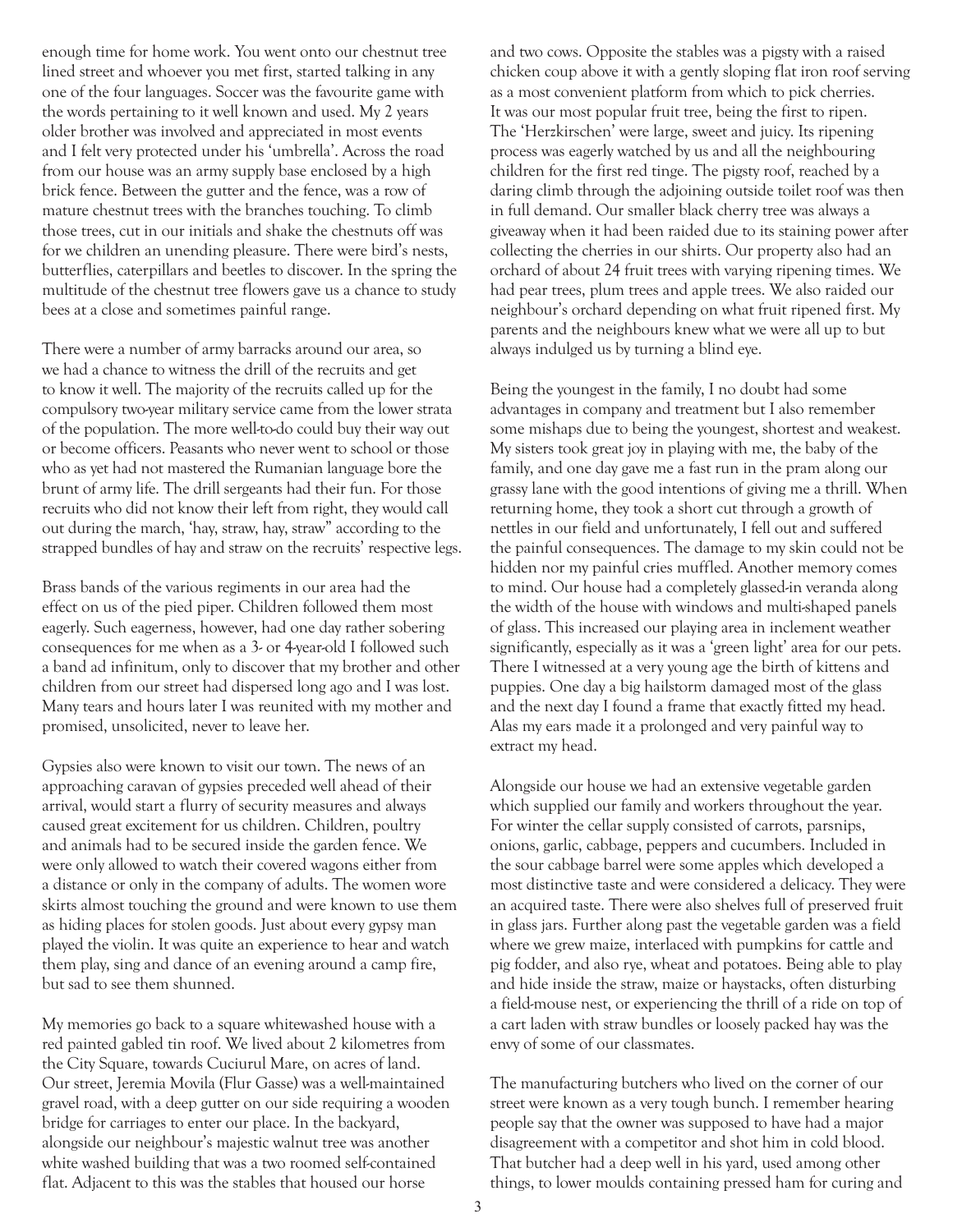keeping it cool. These moulds were very expensive and one day the moulds broke loose and fell to the bottom of the well. The whole neighbourhood soon heard of this disaster and that the well would have to be emptied. The stories of what else might be found in the well were of particular gruesome interest to us children. There could have been bodies, rifles, guns, sabres, knives, ammunition, grenades and important sealed documents. It had not been emptied since WW1. The emptying took about three days and we watched the water running down the gutter until finally a courageous man was lowered into the well. Expectations were at breaking point but apart from the recovered moulds, only a few harmless articles were found and the circus was over. The rumour mongers were the first to disappear. The old lady on the corner had her best days yet selling roasted pumpkin seeds in small bags, one leu per bag, the smallest denomination.

My two older sisters were the first to attend school. They were sent to the old established Polish school. They took the usual piano lessons at home on the pre-purchased grand piano. Piano playing was a must for the girls. We boys had to do the right thing: Rumanian school. I recall one incident on my first day of kindergarten. My Rumanian was still quite basic and I didn't know how to ask for permission to go to the bathroom. I couldn't wait for the bell to ring so I gradually wet the neatly grooved bench on which 4 boys sat. On discovery, no boy admitted to be the culprit and we all had wet pants. The teacher's name was Silvia. She very tactfully solved the incident and her name stayed very much engraved in my memory. After our first few years of primary school, we were in turn enrolled in the "SPU" (Seminar pedagogic Universitar) school under the auspices of the University. We were exposed to more languages there as we all studied French and Latin. Our schools were just a bit further along from the Polish school, near the Jesuit Church. That is where we went on mornings, when we were ill prepared for our school day with unfinished homework, to pray that the teacher would not find out and report back to our parents. At one stage we had a very bad run at school in spite of prayers, so we gave up on prayers for a while and instead engaged in pre class soccer. A fatalistic attitude which is only tolerable when it actively diminishes the time span of worry prior to the perceived catastrophe.

We all had a specially designed school diary that had to be initialed at least once a week, sometimes each day, on every page, by one of our parents. Apart from the usual entries of homework and school events, the teachers used to make entries for bad behaviour, poor work and entries of oral or written exam results. We were keen to submit our 'bible' for good entries but prayed feverishly that the teachers would be too busy to enter the unfavourable ones. We were marked from 10 down to 1. The top mark being 10, 5 still being passable and a 4 or under meant heading for a repeat or a supplementary summer vacation examination in the particular subject.

During my first two years of primary school, my brother had the obligation to ensure my safe return home. Because the finishing hours sometimes varied, we arranged a safe spot to

meet. One day I got distracted with something and my brother thought I had left on my own. I did make it home with two results: I'd have to find my own way in future and my brother was happy to be able to spend more time with his own mates. Going to school during the winter often required holding your gloved hand at your nose and never stopping along the way as hypothermia was a real consequence. The snow would always come, at the latest in the middle of December and we always had a white Christmas. The main roads were not cleared to the very base as is the custom now. No salt was poured to keep it melting and all the carriages were on runners. The afternoons with ice (snow) skating on hard pressed snow by sleigh vehicles and tobogganing and the inevitable snowball fights made up for the cold mornings. Our shoes always got wet and it was a ritual to place them near the wood stoked stove to have them dry by the morning.

Back to school. Our school day started at 8am and finished around lunchtime. We had a chance to go to school and back by bus but that was not a direct line and by walking the 2 and a bit kilometres we could spend the bus fare on sweets after school instead. There were street vendors of ice cream and nougat near the school. We discovered how to make such delicacies last a bit longer; only having one lick or one bite per telegraph post, at the same time making us walk faster. On the morning walks to school, we watched the mostly Ukrainian and Rumanian peasant women arrive in the large marketplace with goods for sale carried in baskets on their heads. They had a long, daily walk from the country to sell butter, eggs, milk and other produce. Depending on the time of year and who could be spared from the labours on the farm, there would also be men with carts laden with homemade linen, live poultry, vegetables, wheat, maize or flour. In the winter the men sometimes accompanied by their sons, congregated on wooden trestles ready with axes and saws to offer themselves as woodcutters. Depending on the season, the stalls were full with milk and milk products, chickens and eggs, vegetables, fruit, flowers and land products. For us it was always interesting. We often observed the workers eating a breakfast consisting of a triangular cut of thick, homemade bread, with bacon or lard topped with cloves of garlic. My mother used to point out to us how healthy the children from the poorer families looked compared to us who were a skinny lot.

Our extended family on mother's side lived close by in Cernauti and seemed to provide security with its discipline and adherence to tradition. We would not miss the festive holidays for anything in the world. Easter with the religious rites of having the food blessed in a basket at church, the egg decorating, the easter bunny, the grass grown from seeds in little wooden boxes, were all eagerly watched and waited. Then followed Whitsunday when the house and the yard were decorated with the spring's early greenery. The highlight, however, was Christmas. A customary pre-Christmas (and rather cruel) event at home was to slaughter a pig for Christmas and to provide months of food supply thereafter. There was smoked ham, salami and salted meat, lard, bacon and many types of sausages. It was directed and done within two days in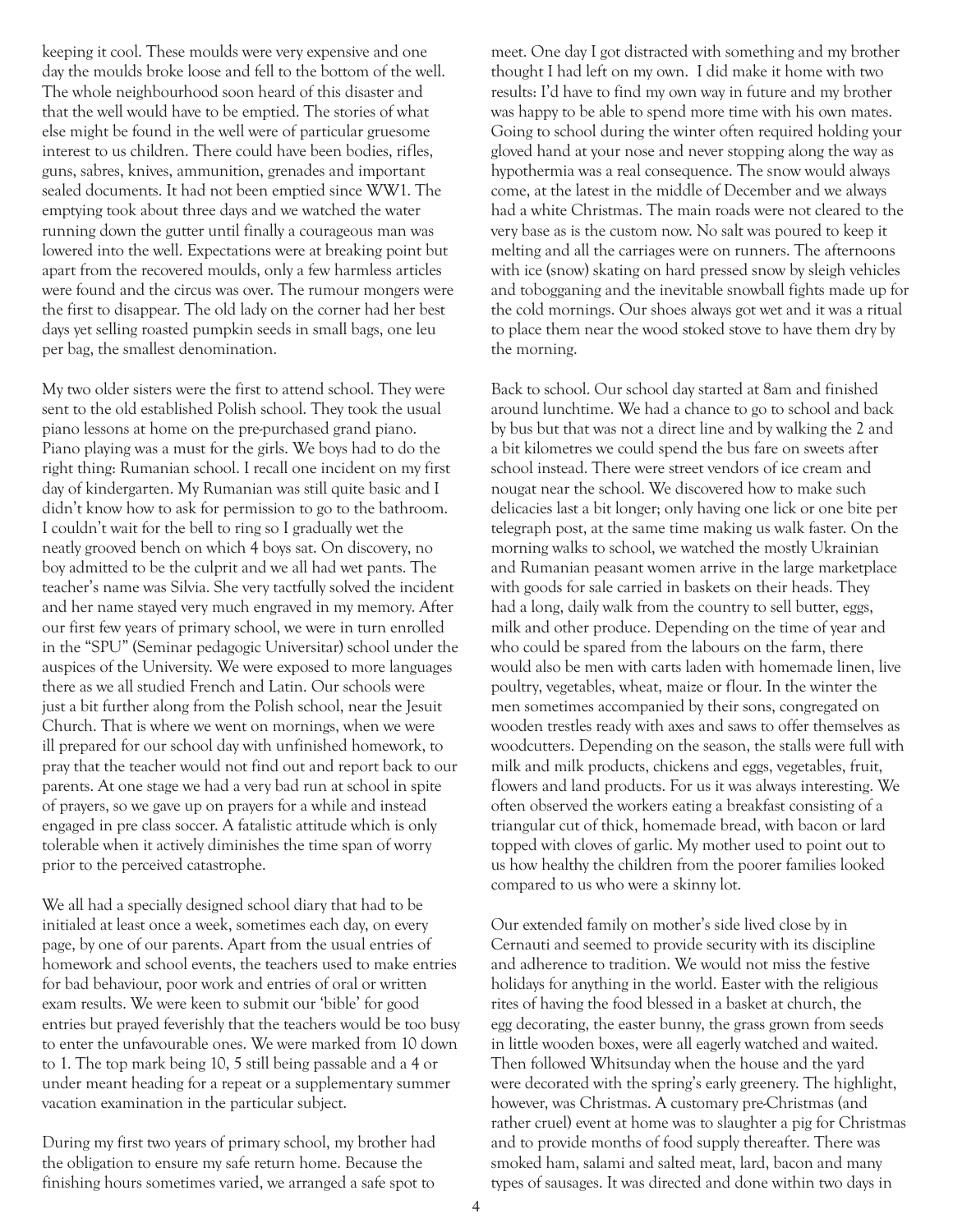our premises by a butcher of high reputation. In our case the same one was pre booked every year because he was known to produce the largest and best varieties of sausages beside the usual brawn (Presswurst), black pudding and kielbasa. The 'creating' of sausages was for we children the most interesting part. No part of the pig was wasted and the kitchen was a hive of activity with melting lard and big pots for boiling the sausages and a half barrel for pickling the meat.

That led to the eagerly awaited Christmas gifts and celebrations held at our Grandparents' large premises in town. The family with husbands, wives, children, singles and 12 members from abroad made it to a minimum of 30. We younger children looked forward to the decoration of the big Christmas tree by the teenagers, not only with baubles but also hand-wrapped home-made sweets and hung fruit, to be gradually 'harvested' after Christmas Eve. At the lavishly set tables on Christmas Eve, the sharing of the holy bread that had been blessed by a priest preceded the meal. Grandfather would then make a short speech followed by a one-minute silence to commemorate those not present, friends and the departed. The menu consisted of Polish-Austrian fare, starting with a Vodka toast then a small dish of "cutia" (boiled wheat with ground poppy seeds, crushed walnuts and honey) representing bread, followed by fish and special beetroot soup (barszcz or borsht) which contained 'ushki', a type of homemade ravioli. The main course consisted of hot ham, turkey, goose, 'Aufschnitt' (a variety of cold meats and sausages) and a variety of side dishes. These consisted of the usual vegetables, pickles, salads and condiments. For us children, the highpoint was the sweets. The sweets were home produced delicacies with almonds, walnuts, raisins or poppy seeds. There were Torte and a variety of cakes and biscuits. Having a sweet tooth, I'll finish my Christmas memories here. When my Grandmother died, our family moved to the Grandparents old house in town and the Grandfather moved in to one of the units they owned on the same property. The units were part of a new 2 story building with six units alongside the old building built by my grandparents. We lived there just 2 years before moving to Germany. My grandfather was a blacksmith and operated a business that made fiacres (horse drawn carriages) on the property. There was also a furniture maker, an upholsterer, a wheelwright and a lacquerer. When my grandfather retired, the premises were let to four brothers who ran a car repair workshop. They owned a model T Ford and a motorbike and these were always in great demand. We often got lifts and in return ran messages for them. The welders from the car workshop shared their skills with us and if a car had to be picked up or dropped off after service, one or both of us were often invited to accompany them. The youngest one taught us to drive. I was thirteen when I started a Skoda car by cranking the handle, drove over 3 meters and successfully stopped the car. My brother and I had the opportunity to get to know all the craftsmen in their workshops operating from Grandfather's large yard. I remember when the blacksmith business was still there and it involved the use of the anvil, horseshoeing and the precise fitting of wheels with the hot metal rims. The wheelwright showed us how to make one spoke the same as the others and to fit them accurately from the centre of the wheel

to the rim. Apart from the wheels we also watched him heating and banding the wooden upper mudguards of Fiacres.

There are many childhood memories of my parents. Just as my father took us by horse drawn vehicles to different suburbs, villages and the Prut river, our mother had a very special, unforgettable custom of taking each of us children (separately) every week or two after Church to a smart cafe to let us choose whatever we liked. Easier to please one child at a time than 4 but also regarded by each of us as special treatment and very appreciated. One trip to the Prut I remember walking a little bit too far towards the middle of the river, unexpectedly, and giving my brother a fright as I couldn't really swim. Swimming in a fast-flowing river needed particular care with children. The river was in walking distance from my grandparents' place and we were often in the company of our youngest uncle or aunty. We always had a wonderful time apart from making my mother cross when we got too sun burned.

Our Father, an Austrian born in Solka and a decorated Austrian soldier through the first World War, was a court clerk in Czernowitz (Cernauti) and keen to enthral us children during the school holidays with his hometown. He had one older brother and one younger brother living there, both with families. Solka was a spa town in the Carpathian Mountains with a beautiful landscape about 80 kms south of Czernowitz. We visited there twice for our summer holidays. We took off from home in a taxi for the first 40kms then changed twice to horse drawn carriages with some walking also involved. I don't remember much about my sister's holiday activities, but my brother and I had such fun exploring the beech and fir forests and tumbling down the meadows, associating with the local child shepherds and their sheep. Now and again we found ourselves hanging around a mountain inn while father and his brother would have a drink. It was here in the Carpathian Mountains that I acquired the particular taste for salted sheep cheese. All the inns carried the cheese, called 'branza', and also black olives, marinated herrings, pretzels and crispy white rolls. Perhaps the most memorable event during these holidays was a seven kilometre walk our father undertook with us across a mountain ridge known to have been frequented by bears. We did not linger too long on spots where the tasty wild strawberries were about. In such an adventurous, frightening atmosphere, despite the trust in father's local knowledge and protection, we were relieved to reach the comparative safety of a lonely mountain shepherd's hut. We soon descended into the enchanting village and judging by father's reception, he must have visited this village more than once in his youth. We were soon enjoying cuts of mamaliga (maize bread) with cellar cool sour milk, which was more than welcome after a long, hot summer day's walk. The village was completely surrounded by mountains and so steep the farmers used only sleighs to bring the harvest down. One part of it was settled by Germans, the other part by Polish families. During our stroll from the German to the Polish sector, we noticed something strange. All the houses had a dog kennel attached to their eaves on one corner. Father explained that due to the deep snow in winter and the marauding wolves, dogs were kept high for their safety